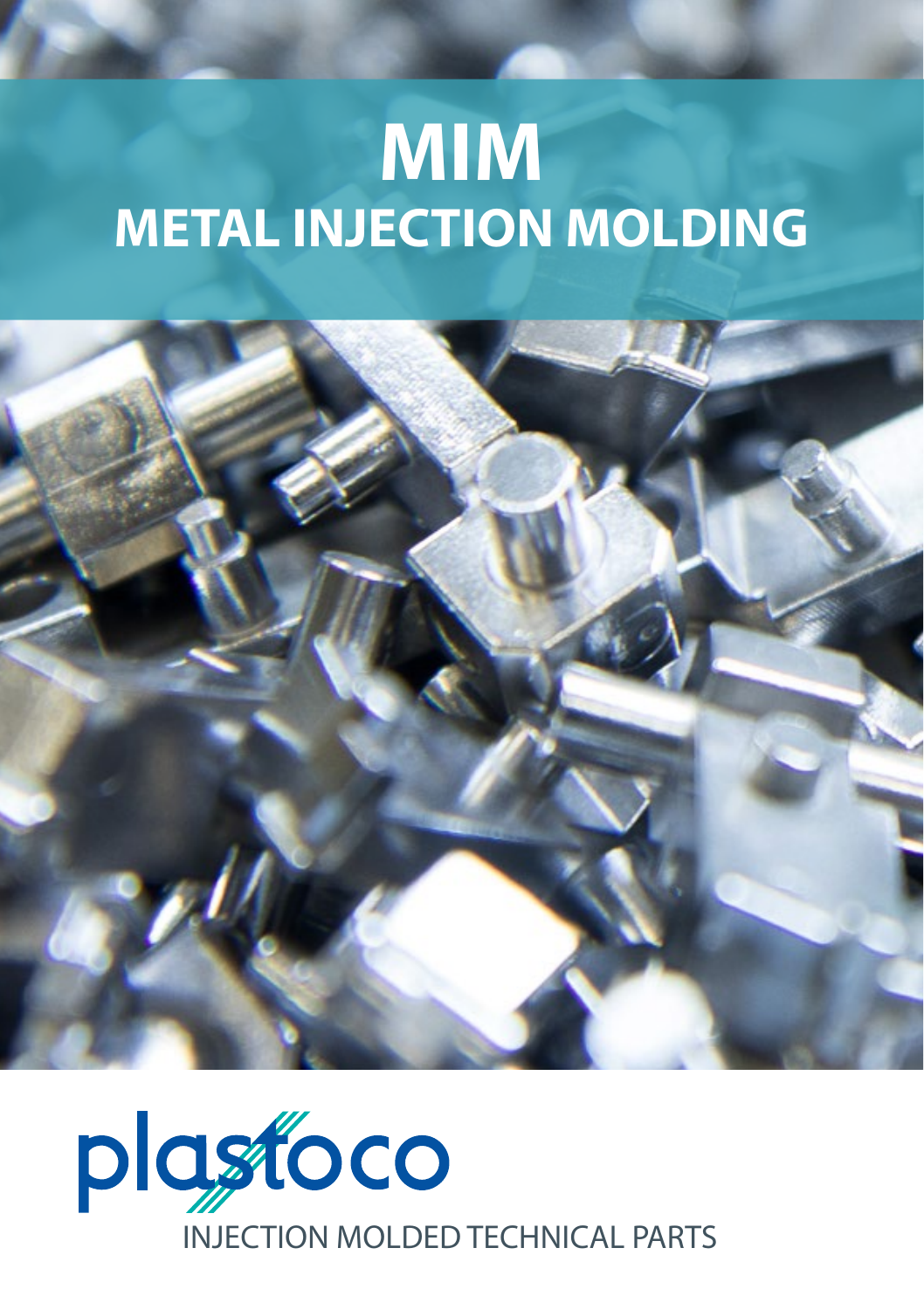## **MIM METAL INJECTION MOLDING**

Apply the advantages and possibilities of plastic injection molding when designing a geometrically complex steel part.

- Medium and high production volumes
- Typical part weights from under 1 gram up to 40 grams
- Stainless steels, tool and low alloy steels
- 98 % and greater, of theoretical density
- $\bullet$  Tolerances typically  $+/$ -0,3 %
- Excellent mechanical properties
- Good surface finish

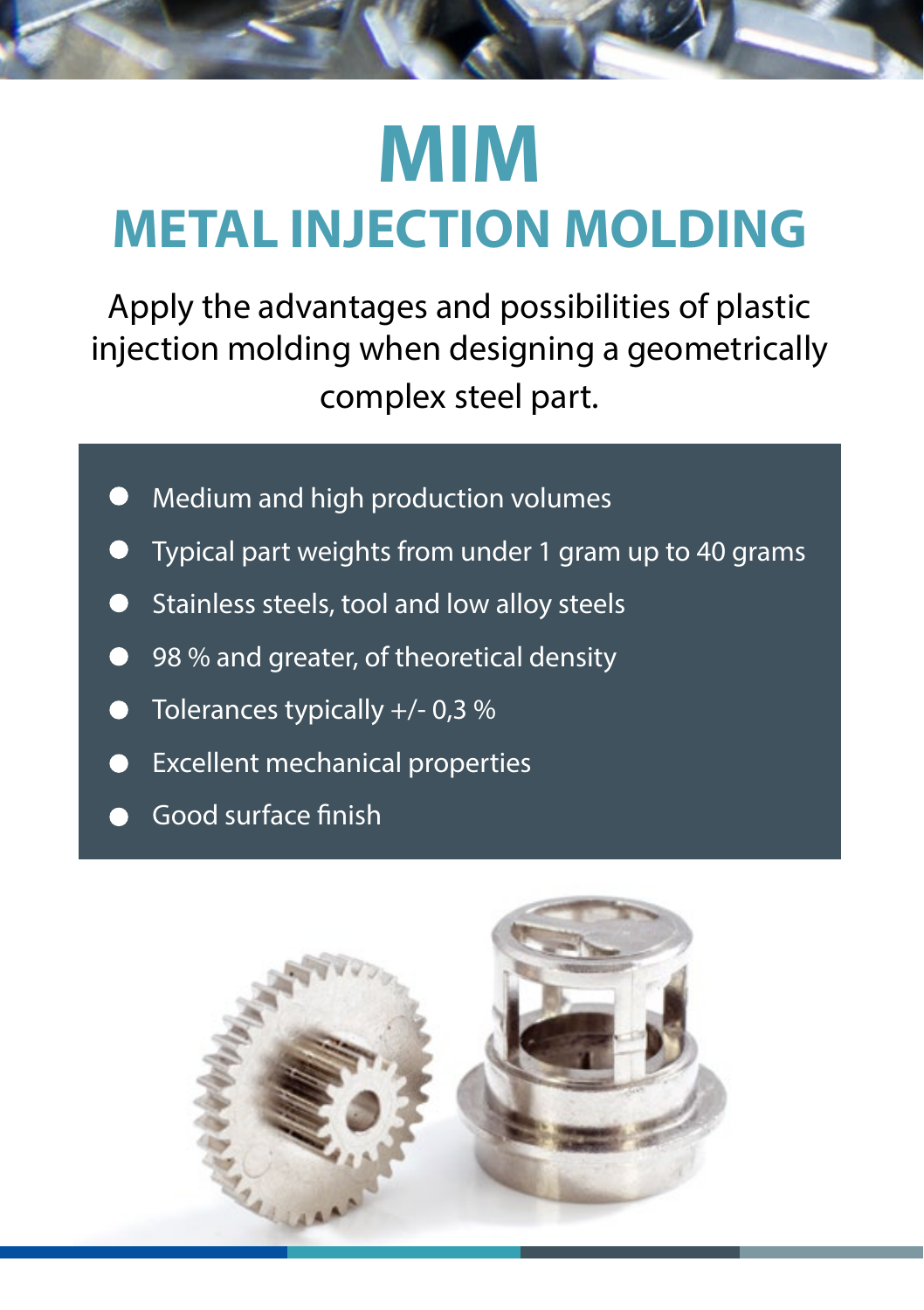

## The process in short

**Injection molding** - A special polymer and metal blended feedstock is injection molded into a so called green part.

**De-binding** - The green part still contains polymer binders that need to be removed. This is done in the second step, in a debinding furnace. Now we have a so called brown part.

**Sintering** - The last step is the sintering process of the brown parts. The sintered parts are ready for optional after treatments such as polishing, machining or coating before sent to our customers.